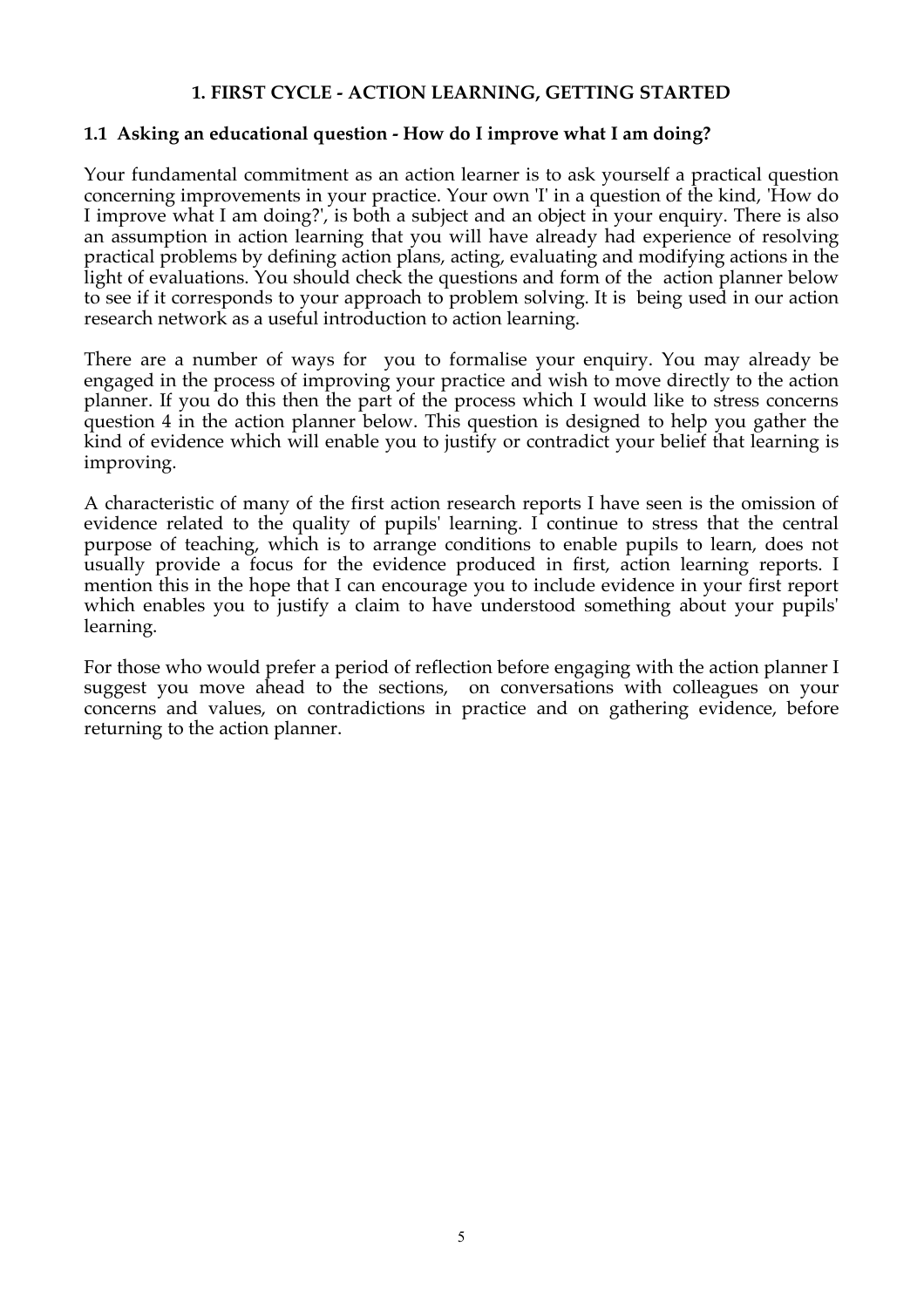## **1.2 HOW DO I IMPROVE WHAT I AM DOING?**

## **ACTION RESEARCH PLANNER FOR IMPROVING LEARNING**

# **NAME WORKPLACE**

**Action researchers usually ask questions which are directed at improving the quality of their own practice, their understanding of their practice and the social context in which the practice is located. The action planner is usually organised through discussions which help to clarify the nature of the enquiry, 'How do I improve..............?', into questions of the form,**

**1) What is your concern/What do you want to improve?**

**2) What are your reasons for your concern?**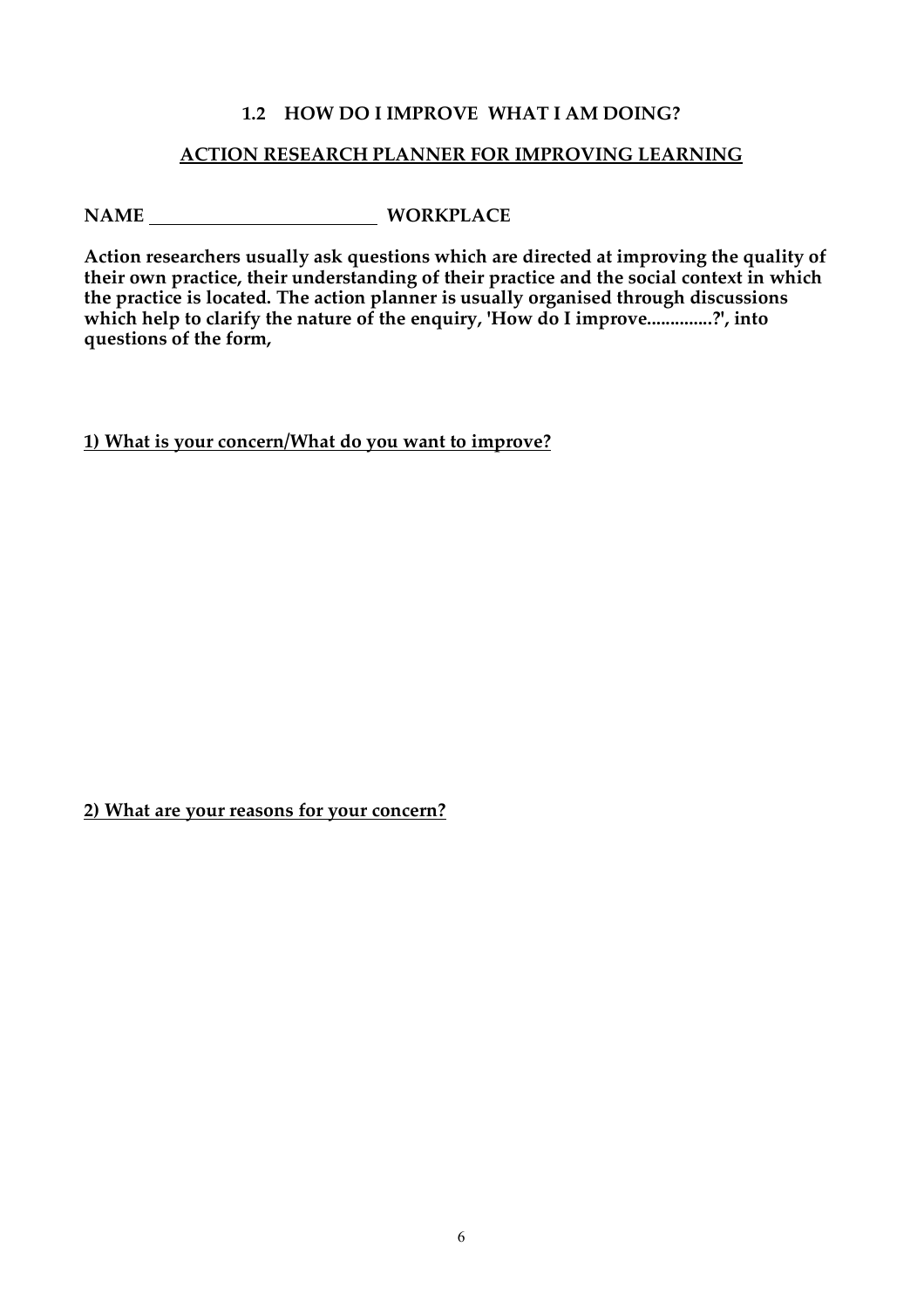# **3) What might you do to improve your practice?**

**4) How will you know that your practice has improved? How are you going to find out? ie;**

**What kind of evidence will you need to collect to enable you to make a judgement on the outcomes of your practice in terms of the quality of your own or teachers' and/or pupils' learning?**

**5) What kind of resources will you need to enable you to implement your plan?**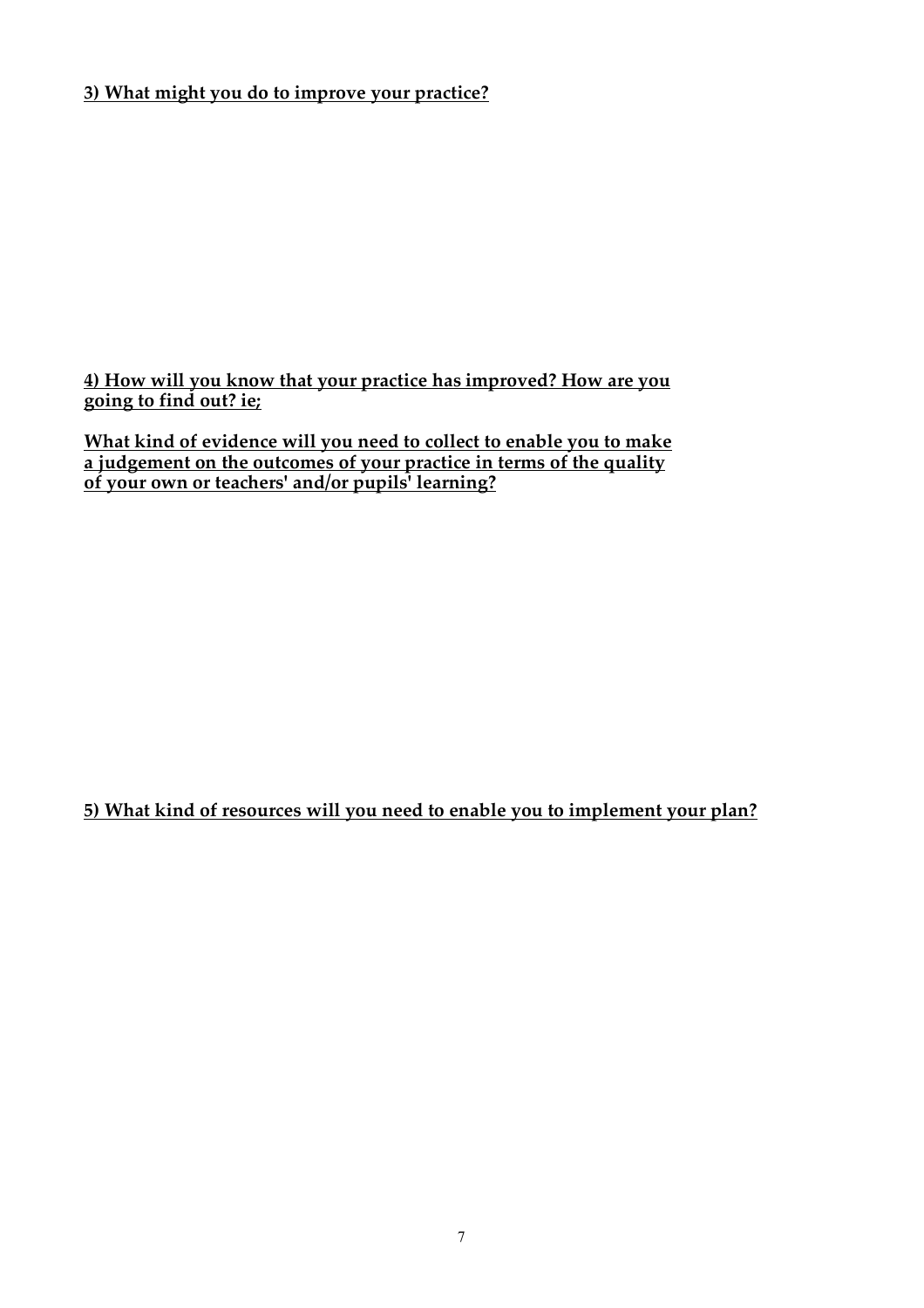## **1.3 CONVERSATIONS ABOUT EDUCATIONAL VALUES - Andy Larter**

A few years ago, if you had asked me what my values as a teacher were, I would probably have replied that I valued student autonomy, the teacher in the role of facilitator, learning being fun yet worthwhile, talk as an important learning process and the emphasis placed on the process rather than purely the outcome. If this strikes you as vague it is because my thinking at that time reflected my somewhat glib utterances about what I valued as a teacher. I feel that there is nothing unusual in this. During a DES course at Bath University (12/6/85) it appeared that many colleagues on the course were finding it hard to express what they felt to be their values. I feel that this is not because teachers are an unprincipled lot, but rather because much of what we do is taken for granted or implicit in our work. Perhaps we only really think about what our values are when we come to fill in application forms for jobs. Perhaps it is an indictment of the profession that we spend so little of our time thinking about what we do and how we do it, although I'm of the opinion that we don't have the time or the constructive encouragement from school of LEA hierarchies to really mull over our ideas on our practice. By this I mean that we are often scrutinised negatively rather than positively. When you think of teaching practice or the probationary year you get the notion of failure to which our entire educational system, including teachers, is geared. There is so much time taken over administration or being in the classroom on our own that we have little time to stop and consider what we are doing. Perhaps it is so easy to be counted as a 'soft' teacher because your classroom is noisy ( an idea that I feel is beginning to be broken down) that we are reluctant to allow any third parties into our various secrets. Whatever the reasons for our insecurities, we need to share our experiences more. Perhaps the influence of Lawrence Stenhouse , the Ford Teaching Project amongst others could help, should help us here.

Nevertheless, my values as a teacher were vague notions to which I aspired without really monitoring or reflecting on what was happening. In conversation with Jack Whitehead on 25/1/85 I said,

*"I'm trying to demonstrate that talk is a valuable learning process. Secondly, I'm trying to encourage the students to be more autonomous and rely less on me for what they do in the classroom. Thirdly - I want to encourage cooperation and valuing other people's opinions, negotiating what goes on. What I mean is to see each other as human beings in a particular situation - the classroom. Fourthly (- This is more problematic. I'm not really sure it is an educational value). Within the other three, how do I as a teacher ensure that 4E have the know-how to get good grades in examinations? ..... Whether I like it or not it's part of my job. The economic function of it. I feel that I would be denying something to the kids if I was to deny the whole economic structure. Another thing is they put me under pressure to ensure that and so does the school and further than this the whole society. But I'm not sure that this is an educational value. Let's call it an educational dilemma. Fifth - I would like them to reflect more critically upon their own work and the content and process of what they are doing using both talk and writing"*

In response to Jack's question, "What about the values in your relationship with the pupils?" I replied,

*"Do you mean things like breaking down the traditional role of the teacher so that she isn't an arbiter of knowledge but an enabler. (This) is a value I try to hold."*

I'd like to take each of these values in turn and investigate how my understanding of each has changed, developed, been monitored. I'd like also to include new thoughts and values that have emerged during my year's research into my own practice. I intend to explore the improvements I've made as a teacher-researcher during the last 12 months or so.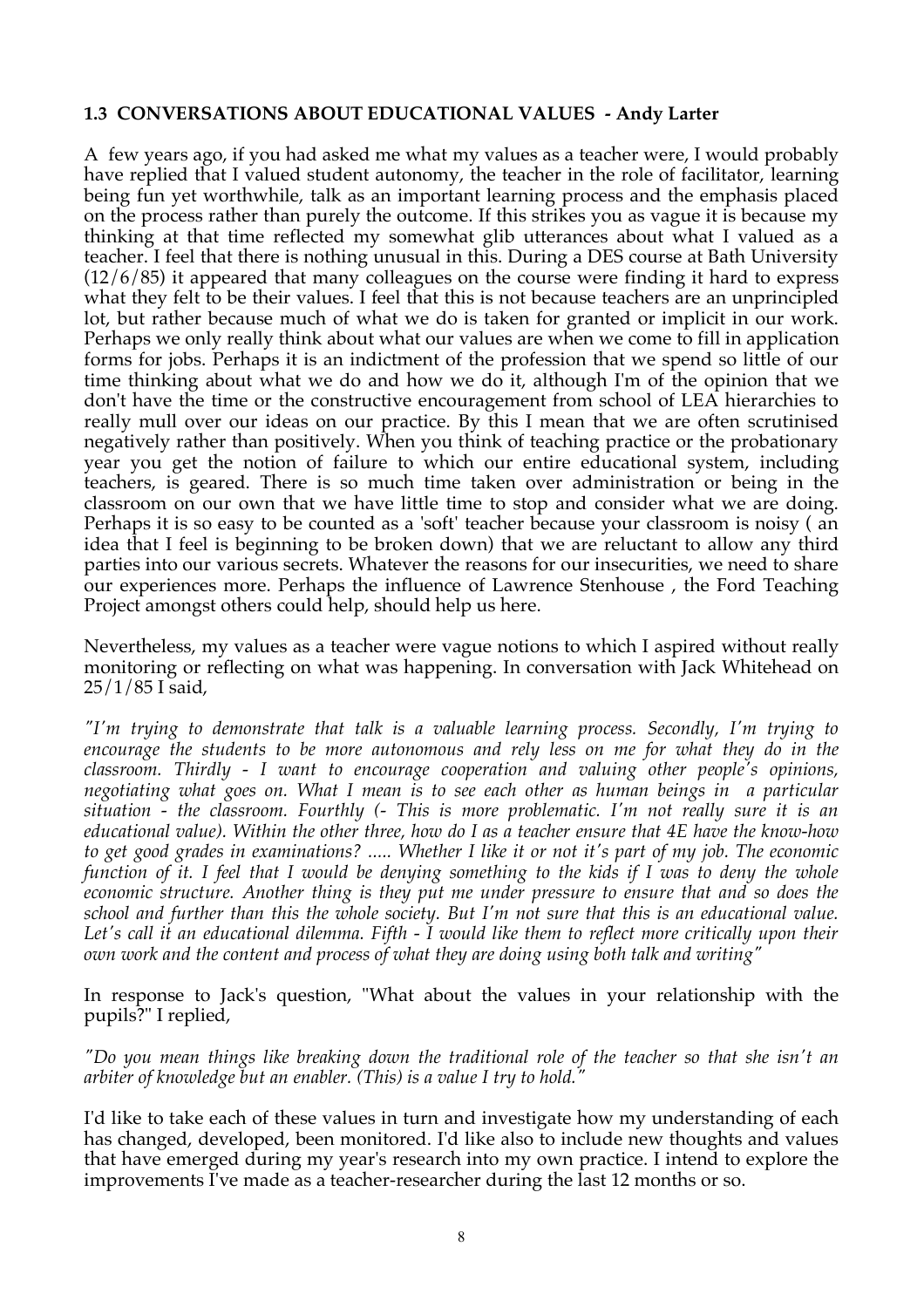First of all, I'd better make it clear that my activities in this review are restricted to the work of myself, an English teacher, and a fourth year mixed ability english class. I have made use of various 'critical friends' in attempts to triangulate the various meanings constructed in the classroom. ( This view of validation will be developed later). There have been audio and video tapes made of lessons, journals have been written, accounts have been elicited and conversations undertaken. Here is an attempt to tell the story of part of the year. I would find the task of telling the story of the whole year impossible because there is too much data, too many memories. And anyway, I don't think it is possible to get the whole story : you miss too much or too much is left unsaid by the participants.

The year started with a whole class reader, 'Kes'. I wanted to organise a series of lessons which would,

a) bring the group together at the start of the school year in doing some shared activities

b) be something I have run in the past with some success. I felt that this would give me some confidence in the activities as they were familiar from experience.

c) 'Kes' is a fine book to use with fourth years. There's much in there to which they can relate their own experience.

Here are some journal entries from some students after reading the opening few pages of the book. I'd asked them to write down what they thought of Billy Casper. I'd like to start here and follow a group of five girls through the sequence of work they did on 'Kes'. I'd like to use their experiences to show that there were times when I did live out my values in the classroom and times when I did not. I will interpolate evidence from other students in an attempt to demonstrate what I understand about my own practice.

Here's Mandy's response to the opening of the book.

*Billy seems a loner. With no friends and if he tried, he probably could make friends with people, including his family. He has a chip on his shoulder because Jud works in the mines and doesn't have much time to do things, so Billy has to do them. He would probably understand when he works on them.*

*But he doesn't really get on with anyone and the reader feels sorry for him. He's probably just the same at school. He's on his own a lot and has to do plenty of work around the house before school and probably after school. His only enjoyment is seeing his kestrel, KES.*

*He steals things because he's hungry and his brother has his breakfast. The house seems poor. No carpets and he has to sleep in the same bed as Jud.'*

Although there is the understanding of Hines' technique as a writer ('the reader feels sorry for him') I don't get the impression that Mandy is as involved at the emotional level as she thinks she ought to be. Thus her meaning could be said to be a received one in that she has a particular understanding of what school and learning ought to be about. For instance, later in the year she was able to say,

*'It's been all right but I ain't learnt anything.' (Interview with John Smith 13/12/84) and in her journal on 10/1/85, she said, 'It (a sequence of work about giving instructions) hasn't really taught us anything and I haven't learnt anything of use. I did enjoy it though .... Maybe if I had the chance to be the instructor I might benefit from it. At the moment I've probably done them some good'.*

My claim here is that Mandy is quite capable of forming an opinion and articulating it. This shows confidence on her part but also, perhaps, shows a confidence and security in the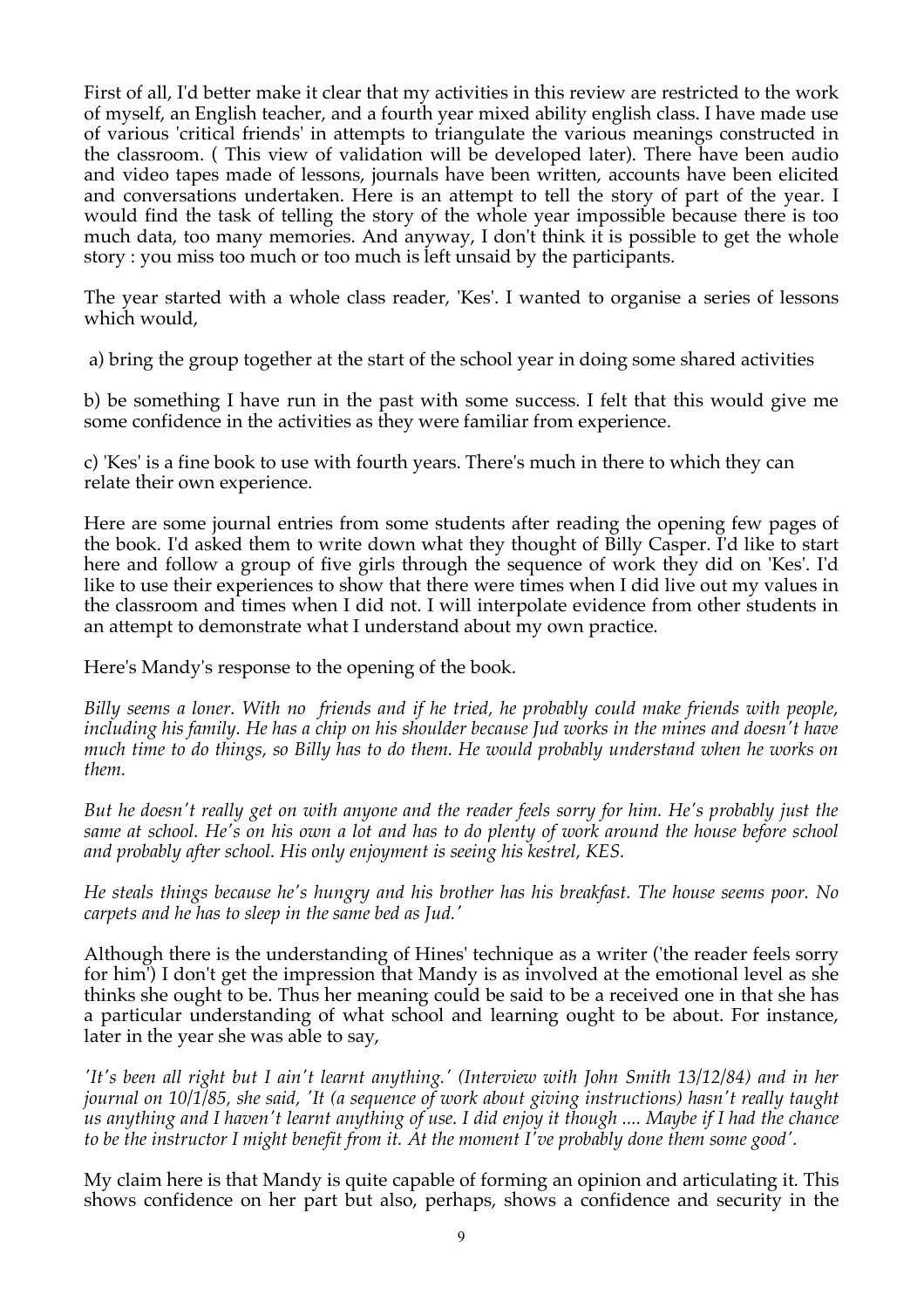situation to be able to voice her opinions. I like to think that this is because Mandy knows that she will not be chastised for making such remarks. If I want the students to make sense of their experiences in their own ways then they must feel secure in doing so. I think that Mandy is here showing that she does feel that she can be critical.

# **A response from Maureen Barrett and Jack Whitehead 27/6/85**

*Andy - a number of us have said that we need to establish a relationship in which the pupils feel confident that they can express their own ideas. When you say in the paragraph above that 'you like to think that this is because Mandy knows that she will not be chastised for making such remarks',* could you ask John Smith to talk to Mandy to see if this is what she does feel. Can she tell us what *she feels about the relationship in terms of helping her to feel confident and or secure and to be critical?*

*In the next draft should we expect to see more evidence of, 'I'd like to use their experiences to* show that there were times when I did live out my values in the classroom and times when I did not. *I will interpolate evidence from other students in an attempt to demonstrate what I understand about my own practice.' ?*

# **1.4 EXPERIENCING YOURSELF AS A LIVING CONTRADICTION**

It is usually worth while video-taping a lesson before you design your action plan. The video-tape is the most powerful reflector of what you are doing and can often reveal contradictions between what you believe yourself to be doing and what you can see yourself doing. I have referred to this experience in terms of being a living contradiction. All the teachers I have worked with have reported the experience of seeing themselves as living contradictions as they recognise, often in a surprising context, that they are not living their educational values as fully as they believed.

For example **Margaret Jensen (1987) of Hardenhuish School,** in her MPhil Thesis, *A Creative Approach to the Teaching of English in the Examination Years,* reported the experience of seeing herself taking the best parts in the reading of Shakespeare. This is also confirmed in pupils' written reports. **Andy Larter (1987)**, in his MPhil Thesis, examined his feelings on viewing a video-tape of his response on being given a racist poem. Andy explained how his responses prevented the kind of exploration he wanted to have with his pupil. **Erica Holley of Greendown School** reported her surprise on seeing transcript evidence which showed that she, rather than her pupils, were asking the questions which Erica wanted the pupils to ask. Feminist researchers have reported their surprise at viewing video-tapes of their classrooms which showed that they were still spending a majority of their time responding to the boys, when they believed that they were distributing their time justly. **Mike Fertig of Culverhay School,** gives his response (in J**ean McNiff's** book on Action Research, Routledge 1992) to viewing a video-tape which shows a conflict between encouraging conformity and promoting cooperation.

It is often the experience of oneself as a living contradiction which stimulates the imagination to think of ways of overcoming this experience in a desired direction. Whilst acting to improve your practice it is often useful to gather data which will enable you to make a judgement on the effectiveness of your actions in terms of the pupils' learning.

## **1.5 GATHERING DATA**

**Gathering data on your values and intentions** is perhaps best done through taped conversations with colleagues who question you about your purposes and the intentions in a future set of lesson plans. These conversations are time-comsuming to transcribe but can be most rewarding because of the data they contain (See Andy Larter's transcripts above)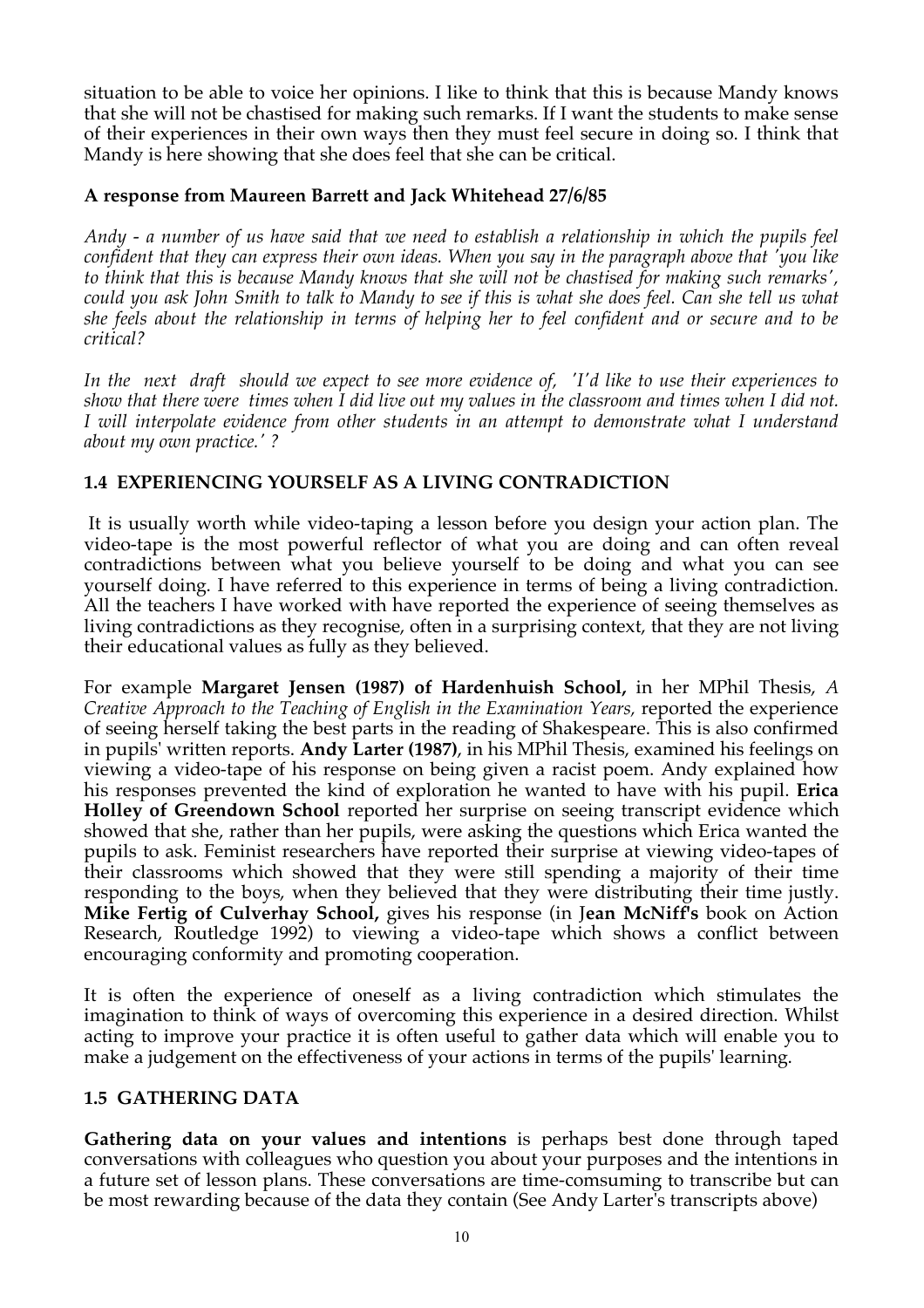**Evidence from pupils can be gathered in a number of ways.** Xeroxed examples of pupils' work over time can give some evidence of the way in which the pupils are relating to what you are doing. In art and technology you can photograph the pupils' work as it is developing. Taped conversations with pupils as you move round the class are also a good source of evidence on the way you are relating to the pupils. The radio-microphones we have in the School of Education have been used most effectively by Andy and others. They allow you to have a tape-recorder set up in another room whilst you or the pupils wear the small microphone.

The traditional methods of interview and questionnaire can be used and the latter is most helpful in gathering factual material on a class basis. If you interview your pupils do obtain their opinions on some aspect of their learning or your teaching. You should listen to a tape of some pilot interviews to check that you are not asking leading questions which presuppose the answers you want the pupils to give! This is an elementary precaution but it is often surprising how your tone of voice can indicate how you want your pupils to answer. The transcript of the conversations with pupils at Wootton Bassett School (see pages 82/83 ), shows what can be revealed by this approach to data gathering. **Tessa English** has produced an evaluation tookbox which summarises the advantages and disadvantages of different methods of evaluation. This is published by the School of Education and costs £2.50.

Teacher researchers often refine their data gathering in their second and third cycles as a result of discovering the kind of evidence they need to collect to help them to continue their enquiry and to produce more convincing case reports. The way this has been done will be considered in Cycle Two and Cycle Three and the following examples can be read in the University Library.

**Marguerite Corbey** as a member of the Wiltshire Curriculum Support Team produced detailed case studies on the work of individual pupils over periods of up to a year. Marguerite's case report for her Advanced Diploma in Professional Development (1991) contains an exemplary account of the educational development of her pupil Carrie. **Jo Fawcett's** case report for the Advanced Diploma (1991) also contains detailed longitudinal evidence on the writing journeys undertaken by individual pupils over a year. **Sue Jackson,** the Head of Ivy Lane Primary School in Wiltshire has undertaken a different kind of action research study into her educational management of a school (1991). The data collected by Sue includes the policy statements on various aspects of the curriculum at different stages of development and data from working groups of teachers as they come to terms with the different external demands related to the curriculum and assessment. Sue has examined these influences in relation to her commitment to a number of educational values which she is committed to realising with her teachers and pupils at Ivy Lane.

**Daniela De Cet (1991)** working in the English Department at Wootton Bassett School has produced a case report for her Advanced Diploma in Professional Development. Extracts from this report are included in this booklet in Cycle Two to show how Daniela has integrated evidence on the development of her pupils' understanding of poetry within her claim to educational knowledge about her professional practice.

Some of the most important evaluations on your work are likely to be gathered in a Validation Group Exercise in which you tape the conversations between colleagues as they offer constructive criticism on your first case report. An example of such an exercise is provided in cycle three with extracts from **Martin Forrest's (1983)** MEd Dissertation, on the Teacher as Researcher.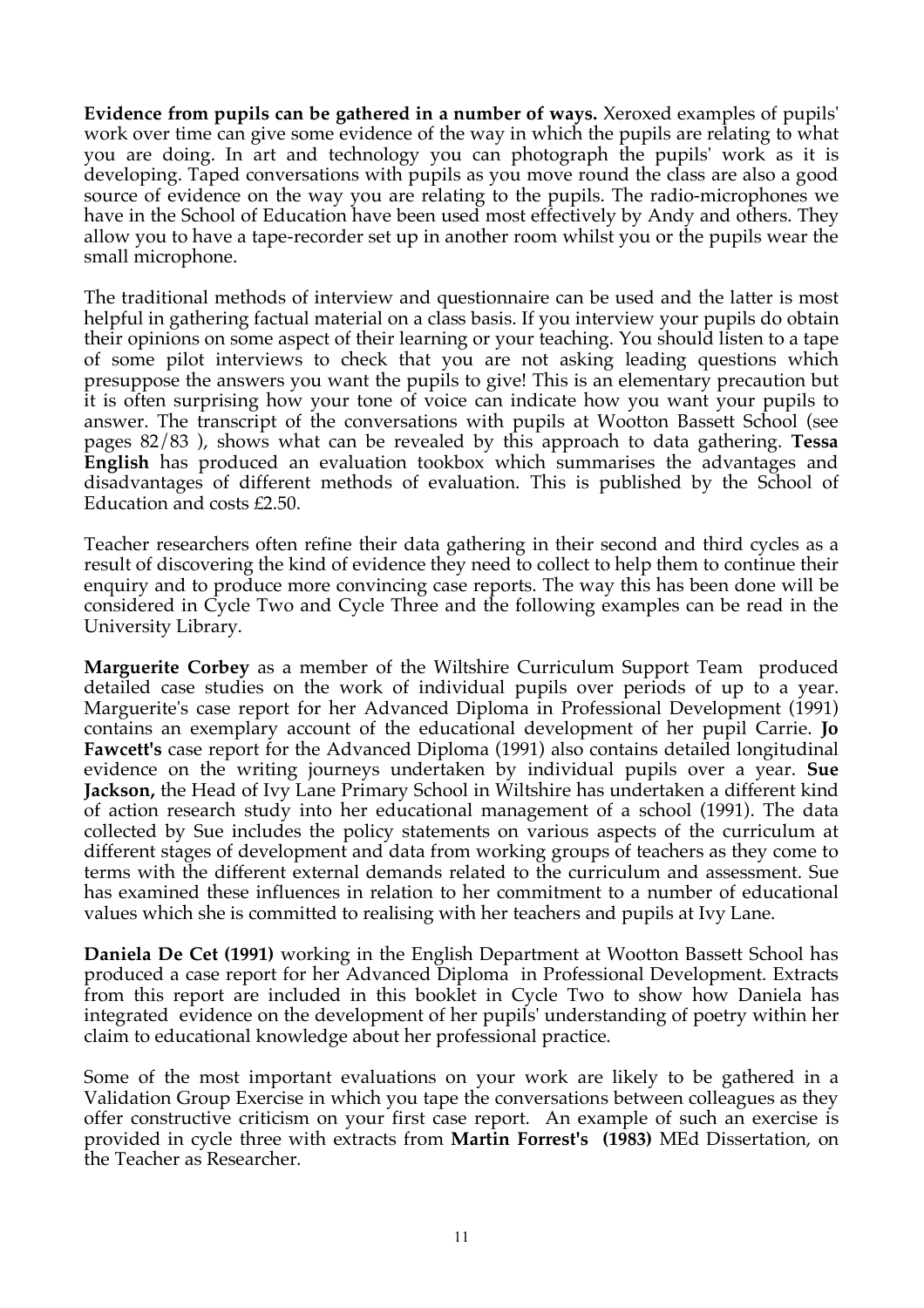Moira Laidlaw has gathered together a collection of case studies by PGCE students (1991- 1994) and a list of these is included in the Appendices.

## **1.6 PRODUCING YOUR FIRST REPORT**

The following example of a first report is from Mary Johnson (1991) of Wootton Bassett School, for the Advanced Certificate in Professional Development.

## **HOW CAN I IMPROVE THE PERFORMANCE OF LOWER ATTAINING PUPILS IN HUMANITIES THROUGH THE USE OF DIFFERENTIATED LEARNING MATERIALS?**

## **FIRST ACTION RESEARCH CYCLE January 1991**

**Mary Johnson The Bassett Action Research Group Wootton Bassett School Wootton Bassett Swindon Wiltshire**

#### (Note - The tables diagrams and appendices referred to in the text are kept at the school and the pupil's **names have been changed)**

## **MY CONCERN**

The 1988 Education Act points to the need for the National Curriculum to be broad, balanced, relevant and differentiated.

The Wiltshire Curriculum Policy 5-16 (Revised 1989) reminds us that:

" the school should recognise that each child is different in terms of ability, aptitude, interests, motivation and social and *ethnic background."*

The curriculum therefore has to satisfy two seemingly contrary requirements.

1. It has to reflect the broad aims of education which holds good for all children, whatever their capabilities.

2. It has to allow for differences in the abilities and the characteristics of children, even of the same age.

After five years of teaching Humanities at Wootton Bassett School, I am of the opinion that the curriculum appears to satisfy point 1 and is 'broad, balanced and relevant' However, I have become increasingly aware that the learning materials produced for the Lower School Humanities groups were not appropriate for all the pupils within those mixed ability groups. I felt that we were failing to meet the requirements outlined in Point 2. I was concerned that the learning materials that were produced were informative, but that the work seemed too demanding for lower attaining pupils. I felt that unsuitable materials actually inhibited learning, since their feelings of failure are constantly being reinforced by being presented with written material which they find difficult to understand. The lower attaining pupils often became frustrated by their lack of achievement and as a result became withdrawn or indisciplined.

Action research gave me the opportunity to focus on my concern: how to improve the learning of lower attaining pupils within Lower School Humanities by creating new work material that is designed to be appropriate for children of different abilities.

## **STRATEGIES**

I believed that if ALL the children in the humanities groups were to have worthwhile learning experiences, then their learning materials would have to be adapted to cater for the differences in abilities that is found in our mixed ability classes. This redesigning of the materials to meet individual needs can be termed **DIFFERENTIATION**. Libby Faulkener (Wiltshire Special Needs Advisor) states that:

*"Differentiation is about,*

*1. ENSURING all pupils are given TASKS which are COMMENSURATE with their LEVEL OF ATTAINMENT thus enabling*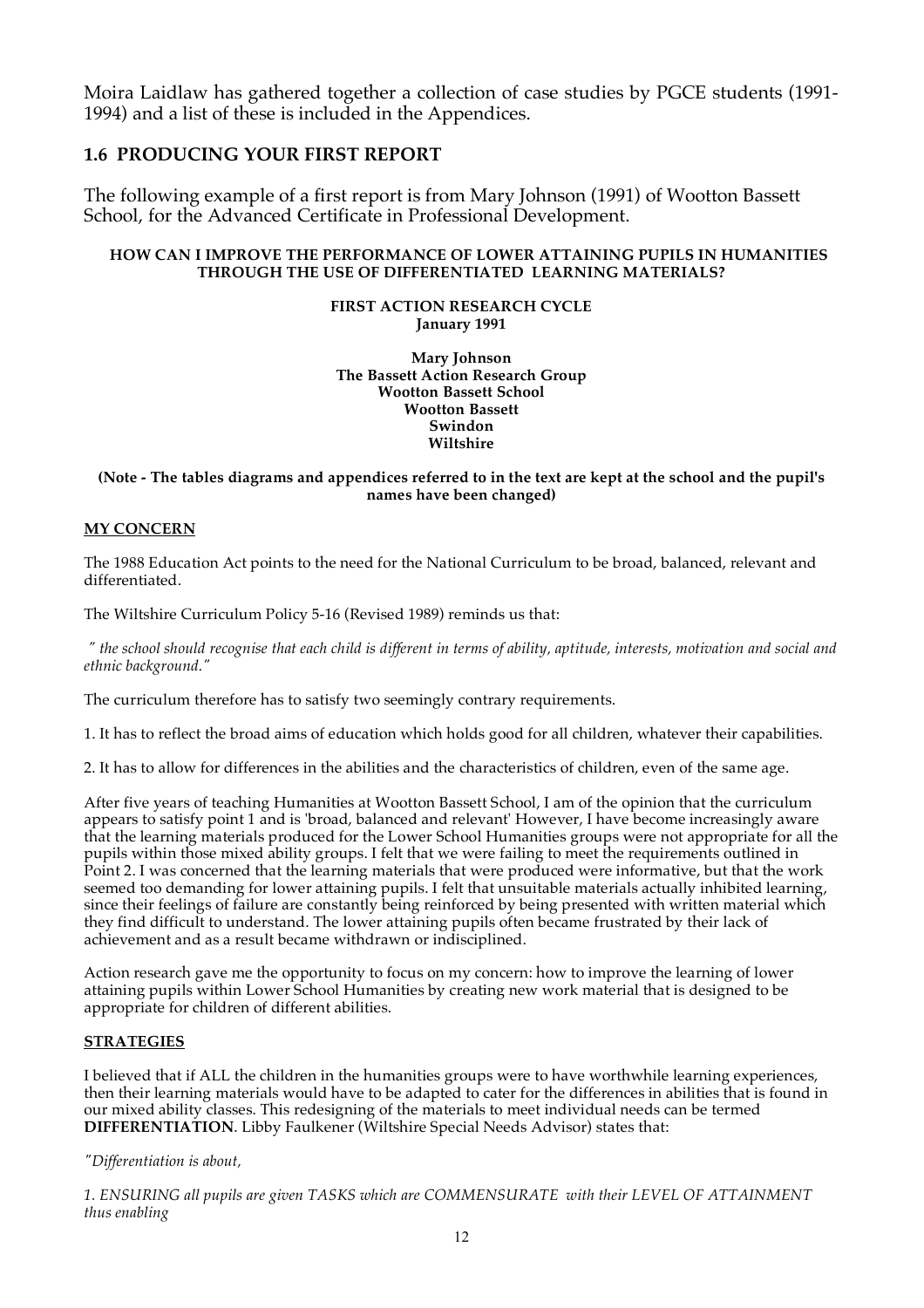2. pupils of different backgrounds and abilities to demonstrate what they KNOW, UNDERSTAND and are ABLE TO *DO thus*

*3. allowing pupils to ACHIEVE SUCCESS and FEEL that LEARNING EXPERIENCES have been WORTHWHILE."*

I believed that if such aims were to be be realised, the current learning material would have to be radically changed in terms of layout and style. In the past, the learning materials used in much of the humanities course in years 7,8, and 9 was in the form of typed sheets. In some modules they were in booklet form, but in others the worksheets were 'drip-fed' on a lesson by lesson basis. In the main, there was no differentiation, although there were 'extension exercises' in some of the booklets.

It was not feasible to change all the materials used in lower school humanities, so I decided to focus on year 7. All the child-centred research is carried out in the year 7 class that I am currently teaching. This a mixed ability group of 24 pupils who are in their first year at Wootton Bassett School. I see the class for five forty minute periods a week. However the revised material is actually being used in all year 7 lessons (10 groups - 9 teachers).

The humanities course is modular in structure and in year 7 has the following format:

|                    | Module 1 Home, School and Beyond 12 weeks |         |
|--------------------|-------------------------------------------|---------|
|                    | Module 2 Settlement                       | 6 weeks |
| Module 3 Festivals |                                           | 6 weeks |
| Module 4 Romans    |                                           | 6 weeks |
| Module 5 Farming   |                                           | 6 weeks |

I made very little change to the content of the modules, since they have been designed to provide a broad, balanced and relevant course covering all the humanities subjects (Geography, History, Religious Studies, Economics, and Social Science). Some alteration in content will be necessary when National Curriculum criteria for history and geography have been finally ratified. Such changes will involve whole faculty discussion and cannot be part of my research.

In order that the 'new' material was produced with the real needs of the pupils in mind it was essential not to rush into the 'production' stage before establishing how learning problems can be helped by careful design of materials. I therefore decided on a Problem/Solution approach which involved three stages:

Stage 1 - I spent some weeks attempting to discover what learning difficulties were being experienced by lower attaining pupils using the unchanged materials in module 1 (Home, School and Beyond).

Stage 2 - On the basis of what I had learnt from these children, I was able to establish the ways in which the current materials were unsuitable and adapt Module 2 accordingly.

Stage 3 - I evaluated the value of the action taken.

#### **STAGE 1 DETERMINING THE PROBLEMS**

For the purpose of this investigation I focused mainly on John, an outgoing boy who had real problems coping with the original worksheets and learning materials. I made a lesson by lesson entry in a Journal of the problems that John faced during September and October. The evidence was collected in many ways:-

- \* pupil reaction through informal discussion
- \* exercise marks
- \* test results
- \* examination of his work
- \* consultation of his 'reflection sheets'
- \* behaviour often a reflection of a child's

ability to cope with the work.

My observations highlighted many areas where the present learning materials were unsuitable for John.

\* He is unable to absorb information from large pieces of text, including written instructions. Sometimes he is so daunted by the length of written text that he doesn't even attempt to read it. This problem was particularly evident in the 'Mark Pullen' exercise where the aim was to extract evidence from a page of unbroken text and a stencilled resource page in order to determine his movements on the day of his death. (Appendix 1) John told me that he was finding it difficult to pick out the evidence because: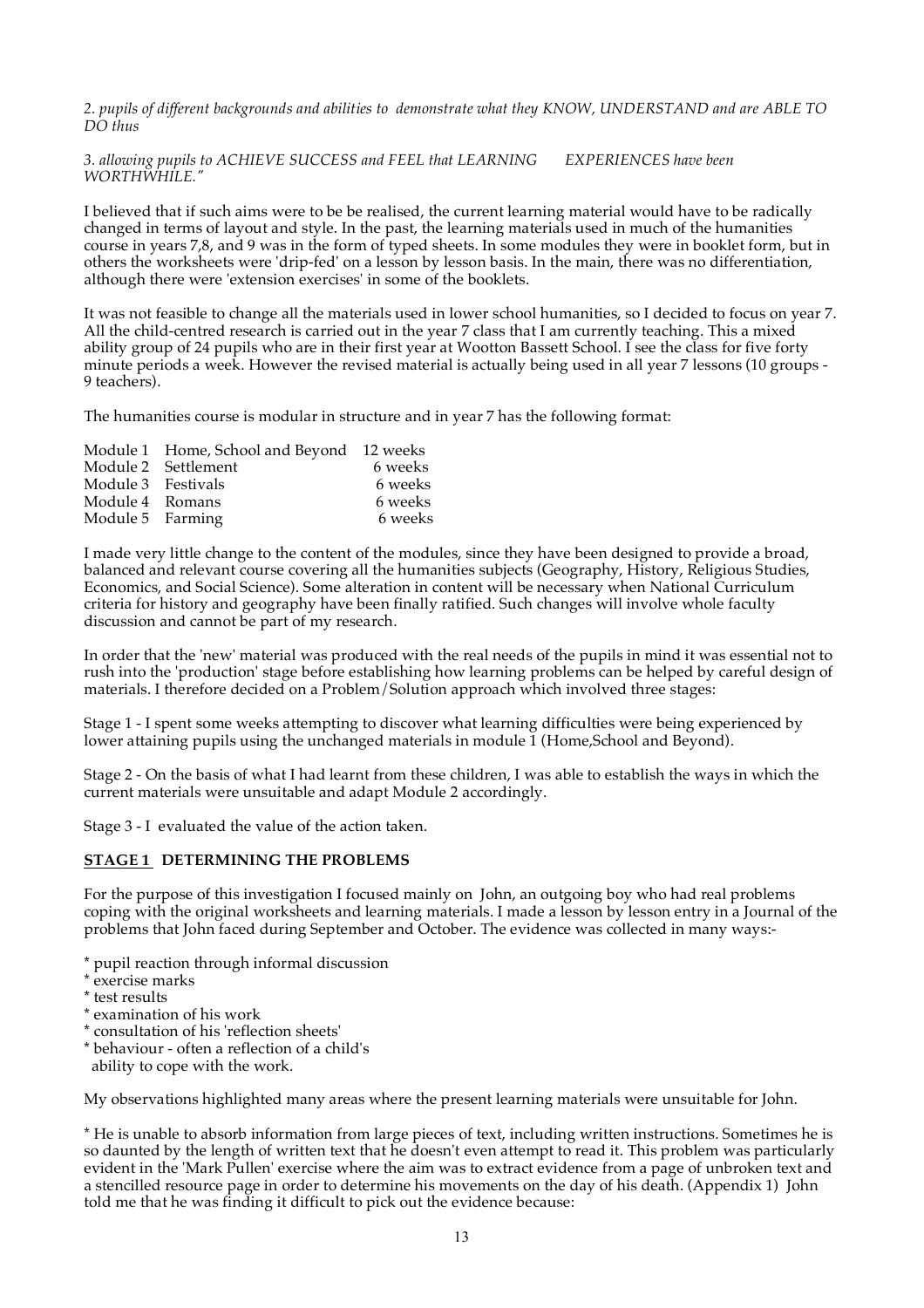"the background information is too long, so that by the time I've reached the end, I've forgotten what it said at the *beginning."*

Much of the learning materials contains largish pieces of unbroken text with a rather uninteresting format. For John whose reading ability is limited this was an immediate 'turn-off' and he simply lost concentration and interest in the task. He needed some way of organising his ideas.

\* Also, he made the comment that the printing on the resource sheet was "rubbish" and that it "put him off doing the work"

\*John finds some of terminology on the worksheet too difficult and often not within his own experiences. Sometimes he attempts to overcome this problem by asking a 'friend' to explain what he has to do. For example, he explained that he couldn't do a particular question in the 'Mark Pullen exercise because he didn't understand the word 'remote'.

\* He appears to have an inability to grasp certain concepts, especially where several ideas and skills are being presented in the same piece of work. He has particular problems when the concepts are either too complex or very abstract. For instance when asked to measure the classroom and then draw a scaled-down plan, he had problems understanding the idea of scale, orientating the plan and manipulating ruler and pencil. He became very concerned about a minor mistake which was constantly worrying him to the extent that he couldn't continue with rest of the plan. Eventually, he was becoming so discouraged that I suggested that he just drew a rough plan of the room (not to scale) which at least gave him the satisfaction of completing the exercise.

His lack of understanding is reflected in many ways:- For instance, he attempts to delay starting work by asking irrelevant questions, sharpening pencils or by simply daydreaming. He only spends a small percentage of the time in class actually concentrating on the task in hand. The rest of the time he looks around or talks. Also his work is always incomplete. Thirdly, His attainment and effort marks are extremely low. Out of the six assessed exercises, John received the lowest attainment mark in five of them. In the end of module test,he gained 27%. The class average was 60% and the marks ranged from 27% to 76%.

\* Writing poses very real problems for John. When asked on his Reflection sheets 'What parts did you find most difficult?' he nearly always answered: 'Writing' or to be more accurate 'Riting'. After a trip to Avebury to investigate 'Early Man', John's follow-up work was almost entirely in the form of drawings. However, he was loath to label the diagrams and field sketches because "that's writing. "When he was talking to me about the trip, he said:

"I found it very interesting. I like going on fieldtrips because I think that you learn more than sitting in a classroom."

When I asked him why he had not written anything about the things that he had seen, he replied:

#### *"I like drawing pictures. Writing is hard."*

Whilst out on the fieldtrips to Avebury and Danebury, he showed a real interest in what we were investigating, but on return was much keener to talk about it than write about it.

His handwriting and spelling are poor and I feel these two problems must inhibit his flow of ideas through writing and partly explain his unwillingness to write. The following extract is John's empathising story of 'An Attack on DaneburyHill Fort':

"Chife Mob diced to attack on Danebury Hill fort, the meseg is all aroun before he tells the hole villiage. The meting is now started all the men go get your slingshots men and spears plus swords, we are going to attact on Danebury now we need to have a plan of attack on danebury Hill fort. Now we now that we have got a plaen off it"

In this piece of writing, there are 10 spelling errors as well as many syntax mistakes. He genuinely finds imaginative writing tedious and difficult; hence the brevity of the story. When I suggested that he ought to ask for help with his spelling he said that he knew it was a problem, but he didn't want to bother me.

\* Another problem that soon became apparent was that his powers of concentration were particularly poor. My informal chats with John revealed that he found many of the worksheets "boring" and that he found a double lesson (80 minutes) a "long time to think." I felt that we should take heed of these comments on the length of the lesson and the quality of the learning materials if we are to make learning a more satisfying experience for the lower attaining pupil. Certainly the 'worksheet approach' linked to a rather didactic style of teaching has done little to stimulate John's interest in Humanities.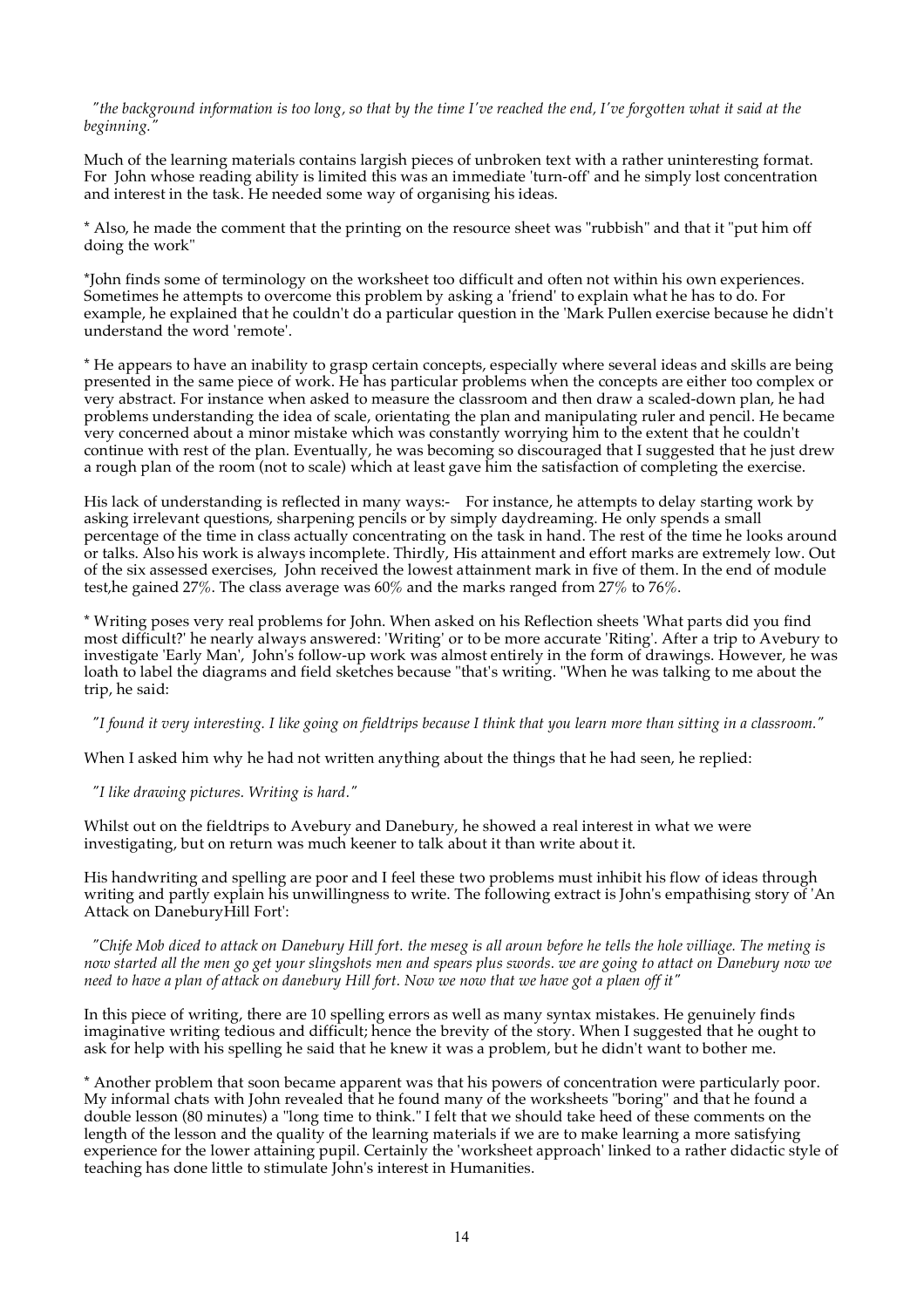\* John lacks confidence, which is not surprising since he rarely completes his work and therefore gains little satisfaction from it. He feels that he is constantly 'failing'. This is inevitable with worksheets that have equal challenges for children of all abilities and make no allowances for differences.

\* He tends to hide his inadequacies. For instance, on his Reflection Sheet for the classroom plan he wrote that he found the task easy and yet seconds before he actually told me that he found it hard.

This research hs shown that the current teacher-produced material has six main faults:

- 1. The language used is too difficult
- 2. The full ability range is not catered for
- 3. The visual quality and layout are poor
- 4. Concepts are often too abstract or too complex or too many are introduced.
- 5. Instructions and aims of task are often unclear
- 6. Lack of variety of approach

John and other lower attaining pupils were making little progress during module 1 and I feel that their frustrations and inadequacies were being reinforced every time they were presented with a piece of work that was pitched at an inappropriate level.

## **STAGE 2 DIFFERENTIATION OF MODULE 2**

I felt that the materials should be designed in such a way that all pupils should be able to:

1. complete a task and have the option to extend their ideas

- 2. feel satisfied with the quality of their work
- 3. learn some skills and understand new concepts

Black was one of the first to publish a model which aims to incorporate the full range of abilities Black's Core-Extension Model (1980):

Core Assessment Mastery: Yes Extension Teach Key of next

Concepts/ Core Mastery: No Remedial unit Skills

I decided to adapt Module 2 (Settlement) so that every unit of work had

1. **A CORE** element - this should contain key concepts and basic skills essential for all pupils. The language level should be accessible to all pupils.

2. **EXTENSION WORK** - this should provide a challenge to more able pupils. The tasks should involve higher order skills and more research.

I decided not to include the Remedial element of Black's model because the lowest attaining children are already taught in a separate 'withdrawal' group where the curriculum and resources have been adapted to suit their needs.

My task, therefore was to produce learning materials that could be tackled by the lower attaining pupils and yet could stimulate the mainstream and extend the highest attainers. This presented quite a challenge!

For each problem defined in Stage One, I tried to establish how the material could be redesigned to help to solve it. Whilst searching for possible solutions, I consulted with the Special Needs Department and liaised with a colleague from the Humanities Faculty who also had an interest in differentiation. I also referred to published material on differentiation but written material on this subject does not appear to be very prolific.

I shall outline the proposed solutions in the same order as the problems were described.

#### **PROBLEM 1: Problems reading long pieces of text**

#### **SOLUTION: Text simplification**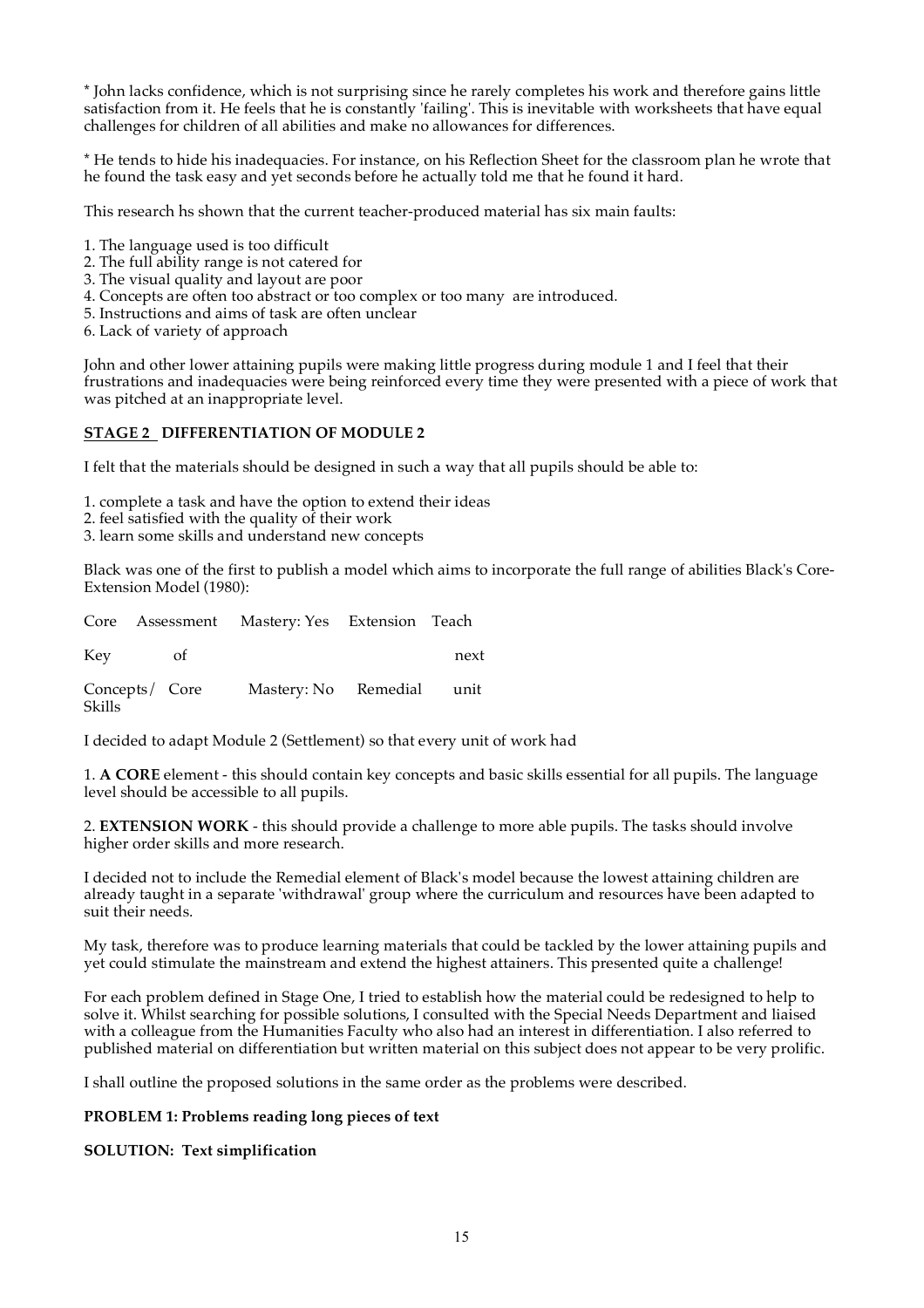The new worksheets do not contain long unbroken text. Many of the ideas from DARTS (Directed Activities Related to Texts) are have been applied. The intention is to focus the pupil's attention on the principal ideas in the passage, for example:

\* Extracting summary points (Appendix 2 p16)

- \* Underlining key sentences or words (Appendix 2 p5)
- \* Sequencing re-ordering a scrambled text. (Appendix 2 p20)
- \* Use of bold print (Appendix 2 p6)
- \* Close text blanks to filled in perhaps from word-bank (Appendix 2 p17)
- \* Labelling paragraphs (Appendix 2 p8)

\* Illustrations - help to organise information and break up lengthy texts. (Appendix 2 p6)

## **PROBLEM 2: Poor visual quality of the worksheets**

#### **SOLUTION: Improving the legibility of the materials**

\* The new stencil machine produces more legible sheets than previously.

\* A larger type size has been used than in the worksheets previously used.

\* Much of the text is double-spaced.

\* There is a greater use of 'white space' in order to give an uncluttered look to the booklet.

## **PROBLEM 3: Language problems**

#### **SOLUTION:-**

\* The terminology was carefully chosen. Over-use of multi-syllabic words or complex sentence patterns were avoided. I have tried to strike a balance between using a language that relates to the child's experiences and but at the same time expands the language. Any words that I considered would be beyond the child's own experiences but were essential to the context of the work, were put in a word bank. These word banks were in boxes at the end of each unit and contained any subject-related terminology and definitions. All the words contained in the word bank were underlined and written in bold type within the text. The word bank used in the unit of work on 'types of settlement' is written on the next page:

#### WORD BANK

built-up area - land in a settlement that has buildings on it.

population - the number of people in an area or settlement.

rank order - sorted into order with the largest first and smallest last.

classify - sort into particular groups.

#### **PROBLEM 4: Conceptual Problems**

#### **SOLUTION:**

\* I attempted to relate new concepts to the childrens' everday experiences and pitch it at an appropriate intellectual level, bearing in mind that this material was to be delivered to  $11/\overline{12}$  year old students. This entailed avoiding unnecessary complexity. For example, whilst studying 'Building Types,' the classes were taken out several times into Wootton Bassett to observe and sketch buildings of different ages. In this way, the idea of recognising the features associated with buildings of different ages was tackled at the children's own experience level - they see some of these buildings everyday. I hoped that a 'look and see' approach would be an improvement over studying diagrams in a classroom.

\* Only one concept was introduced at a time.

\* Group-work was encouraged so that the learning of new ideas was a shared experience and that any understanding problems could be discussed with colleagues. Hopefully, this also would enable the teacher to assist with groups or individuals with particular problems. An example of where groupwork was an integral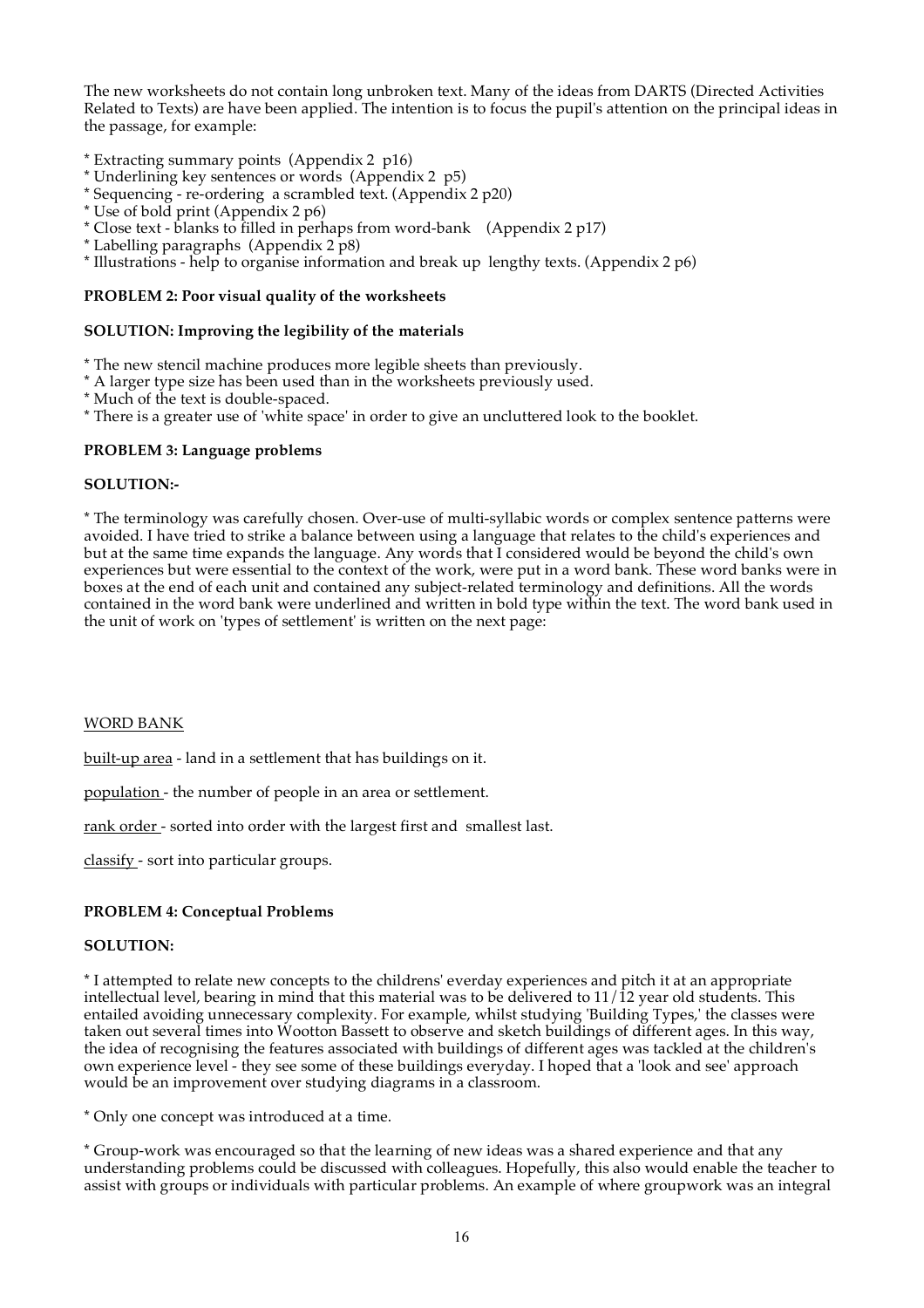part of the activity was in the 'Saxon Settlement Game', where the students were learning about the siting of settlements by making group decisions. (Appendix 2 pp 7-9)

\* I made sure that the tasks were always clearly defined, so as to avoid understanding problems. Every unit of work has the tasks numbered in the same way: Task A, Task B, Task C etc. Also symbols have been used to illustrate whether the task involves:-

\*\* DIAGRAMS TO BE ADDED

reading writing

working on your own

pair work group work

Any questions or activities for them to do are enclosed in a box, so that their attention is drawn to it. For example:

#### LOOK AT THE PICTURES AGAIN

#### WHICH ARE PERMANENT SETTLEMENTS?

#### WHICH ARE TEMPORARY ONES?

## WHAT MATERIALS DO YOU THINK WOULD BE

## USED TO BUILD EACH OF THE SETTLEMENTS?

#### **PROBLEM 5: Writing and spelling problems**

#### **SOLUTIONS:**

\* Much of the writing is in the form of reports which are only done after a series of decision-making activities have been completed. Consequently, the writer should already have a clear idea of what is to be written, using the results from the previous tasks as guidelines. The 'Settlement Site Exercise' shows how the final report on why they chose a particular site is done after marks are allocated to the different sites according to the suitability of the various siting factors. (Appendix 2 pp 7-9)

\* Any unfamiliar words are written in bold and underlined, and these words are then placed in a word bank at the end of each unit.

\* Close Texts have been used in the new material in order to precis the information from a unit of work and as an understanding check. The intention is that they should also help those pupils who are physically slow at writing, since they will be able to write the missing words on the sheet, rather than copy out the whole piece of text. (Appendix 2 p17)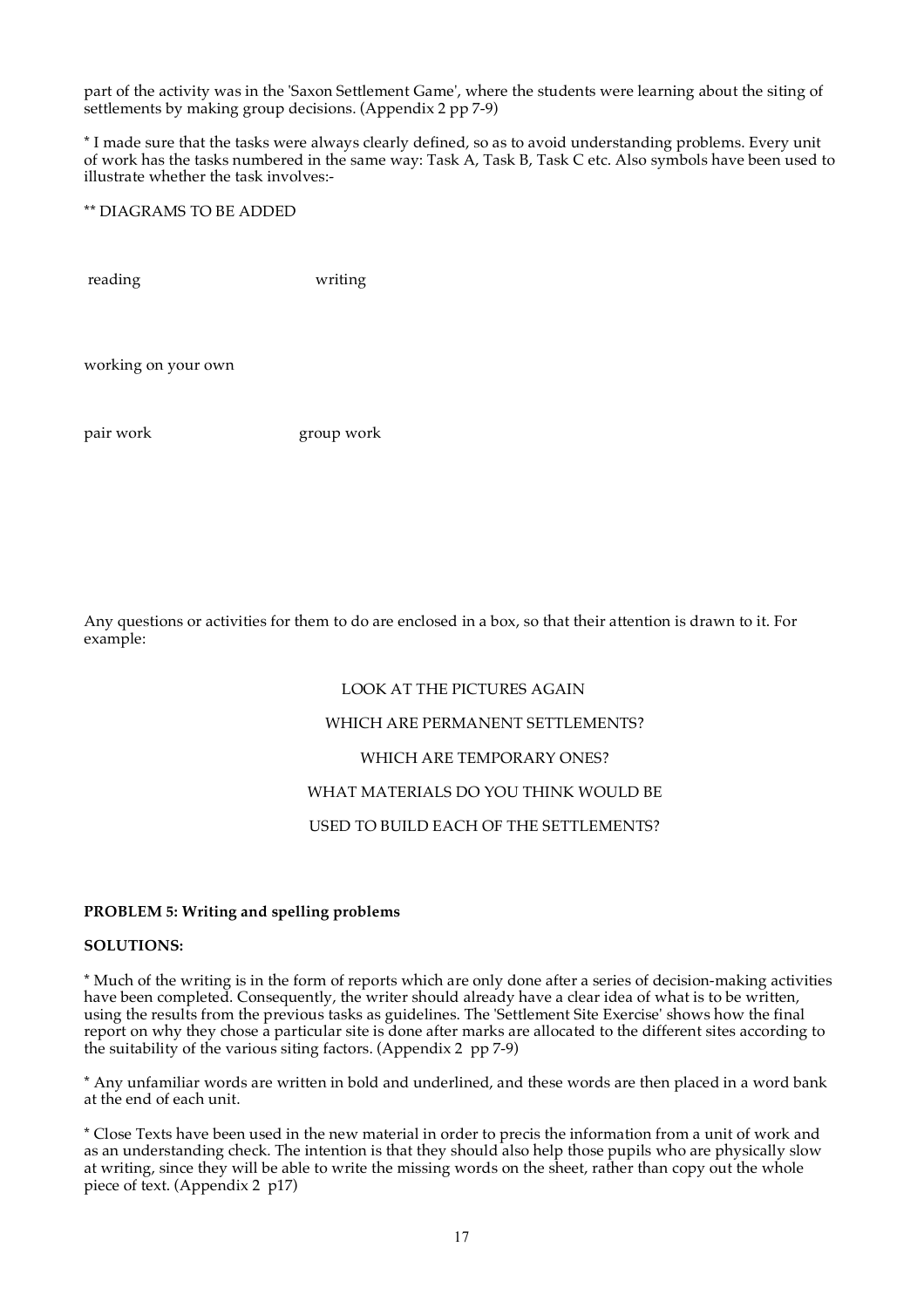\* 'Hotwriting'. The quick jotting down of ideas without too much concern for spelling or sentence construction is encouraged at times in an attempt to overcome the observed problem that some of the pupils have of being unable to write for the fear (or certainty) that they will make mistakes. There was not much opportunity for hotwriting in this module but I intend to use it more widely in the 'Romans' module where we will be demanding some empathetical writing.

## **PROBLEM 6: Low concentration / interest level**

## **SOLUTIONS:**

\* Phil Coates suggests that 'the learner will find material that he considers interesting to be easier to read than that he finds dull or irrelevant.' Consequently, careful thought was put into the organisation of the material. The aim was that it should be interesting to the student and hold their interest. Subject-related illustrations have been used on most pages and the new learning materials have been designed to be attractive to look at and hopefully stimulate the student so that he/she is eager to learn.

\* It was felt that in order to improve concentration and interest levels, not only must the format of the learning material be adapted, but there should also be a change in the methods of learning. In the 'Settlement' module, active learning techniques are encouraged. An example of such an approach is shown in Appendix 2 pp 13-14 ('Types of Settlements'). The aim of the exercise was to classify a selection of local settlements into cities, towns, villages and hamlets by playing a card sorting game and group discussion. The teacher's role was intended to be supportive rather than didactic.

\* It is hoped that some of the other changes already mentioned will help to stimulate interest and maintain concentration:- having meaningful tasks, using familiar language, keeping concepts simple etc.

## **PROBLEM 7: Lack of confidence**

#### **SOLUTION:**

\* The intention is that the 'core' tasks can be tackled by all the students, irrespective of their attainment level. Thus the lower attaining pupils should gain a sence of achievement from being able to tackle and complete sections of work which hitherto was beyond their capabilities.

## **STAGE 3 EVALUATION**

The differentiated module on 'Settlement' was produced during October and November, and delivered to all ten Year 7 groups in the Humanities Faculty during December and January.

Since my concern in this first cycle is how to improve the learning of lower attaining pupils, I focused my evaluation primarily on the less able students in my class and mainly on Mark who had such severe learning problems during the first module. However, if the material was to be truly differentiated, I also had to establish its suitability for pupils at all attainment levels.

I evaluated the newly designed material on a lesson by lesson basis, using both formative and summative methods:-

\* pupil reaction through informal discussion (written in a journal)

- \* consultation of 'Reflection Sheets'
- \* examination of work
- \* observation of behaviour and attitude in class
- \* exercise marks
- \* test results
- \* consultation with other teachers delivering the same module

## **\* PUPIL REACTION AND TEACHER OBSERVATION**

I had regular informal chats withJohn where I encouraged him to talk about the new material. I made it very clear that I wanted his honest opinions (good or bad) about the booklet and I wrote his replies in my journal. I also observed him at work. I also encouraged the rest of the class to tell me what they thought about the work.

He said that he liked the opportunity to be creative and 'do his own thing' at times, for example in the settlement siting exercise where the aim was to design your own base map for the settlement game. His comment was: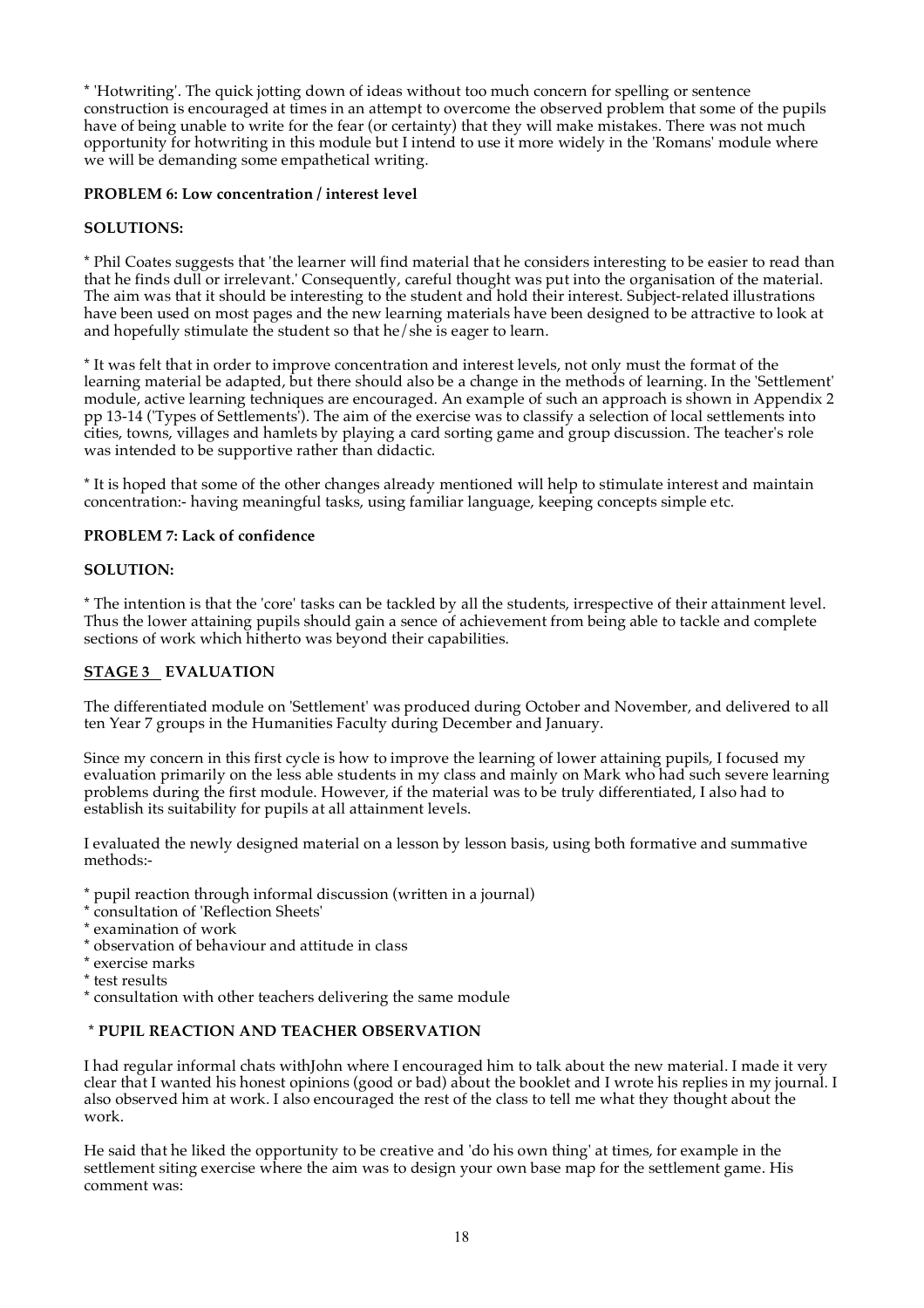'It was good because you can make your own things up.'

He particularly liked the groupwork approach to many of the tasks. He said he liked **groupwork** because:

'You can help each other and then you're not held up.'

He was obviously much happier to turn to colleagues for assistance than constantly asking me for help. He felt that he was able to work at the same pace as the others in his group and not constantly feel a 'failure' in the way he often did when working on his own. I observed that John made important contributions during groupwork activities which seemed to boost his confidence. However, probably for John, the greatest advantage of groupwork is collecting ideas from others to help him complete a given task.

He made several comments about the **learning methods.** He obviously felt that he was able to learn more effectively when using active learning methods. He said that the card sort and the settlement siting game were:

'exciting and interesting and much better than doing a load of exercises on a worksheet.'

Sam made the point that the card sort was fun and added:

*'I learnt more because I enjoyed it'.*

Paul thought that:

It is much better to find out for yourself because it sticks in the mind better. Anyway the teacher might not be right!'

I certainly felt that the enquiring approach to much of the work created a busy working atmosphere in the classroom. There were lots of positive comments such as 'this is is ace' as the work progressed.

When I asked John what he thought about the **layout** of the booklet, he said:

The symbols help a lot because I know straight away whether to work on my own, in pairs or in groups without having *to read it.... The tasks are clear and it's easy to know what to do'.*

The use of symbols has thus proved very useful for children like John who have problems with reading lengthy written instructions.

Many of the comments from John and others in the class referred to other improvements in the **'readability'** of the material. John thought that:

*'It was all easier to read because the writing was broken up into bits.'*

Joyce also made an interesting point about the way in which much of the new material is intended to allow for supported self study. She said:

'Symbols are great because you know what to do without too much teacher help. It's much better to get down to work *straight away. When the teacher talks for a long time it's boring!'*

Certainly it appeared that John spent less time daydreaming and uncertain what to do and more class time actively involved. However his concentration level is still relatively low compared with many others in the class.

## **\* EXAMINATION OF WORK & CONSULTATION OF REFLECTION SHEETS**

An examination of John's work shows that the first task 'What are Settlements?' (Appendix 2 pp 3-5), was not tackled well. After the first piece of writing, he had left two blank pages which is John's way of showing that he knows that he had not completed the exercise. It appears that at this stage he had not fully understood the new symbols and the procedures for tackling the work. It is obvious therefore, that I should have spent more time explaining how to use the booklets.

But these teething problems were soon overcome and everyone, including John soon got into the swing of organising themselves into the relevant size group as defined in the task instruction and working through the tasks with the minimum of teacher assistance.

The second task 'Choosing the most suitable site for a settlement' was a great achievement for John because he actually completed a piece of work and one can tell by reading the report that he has understood the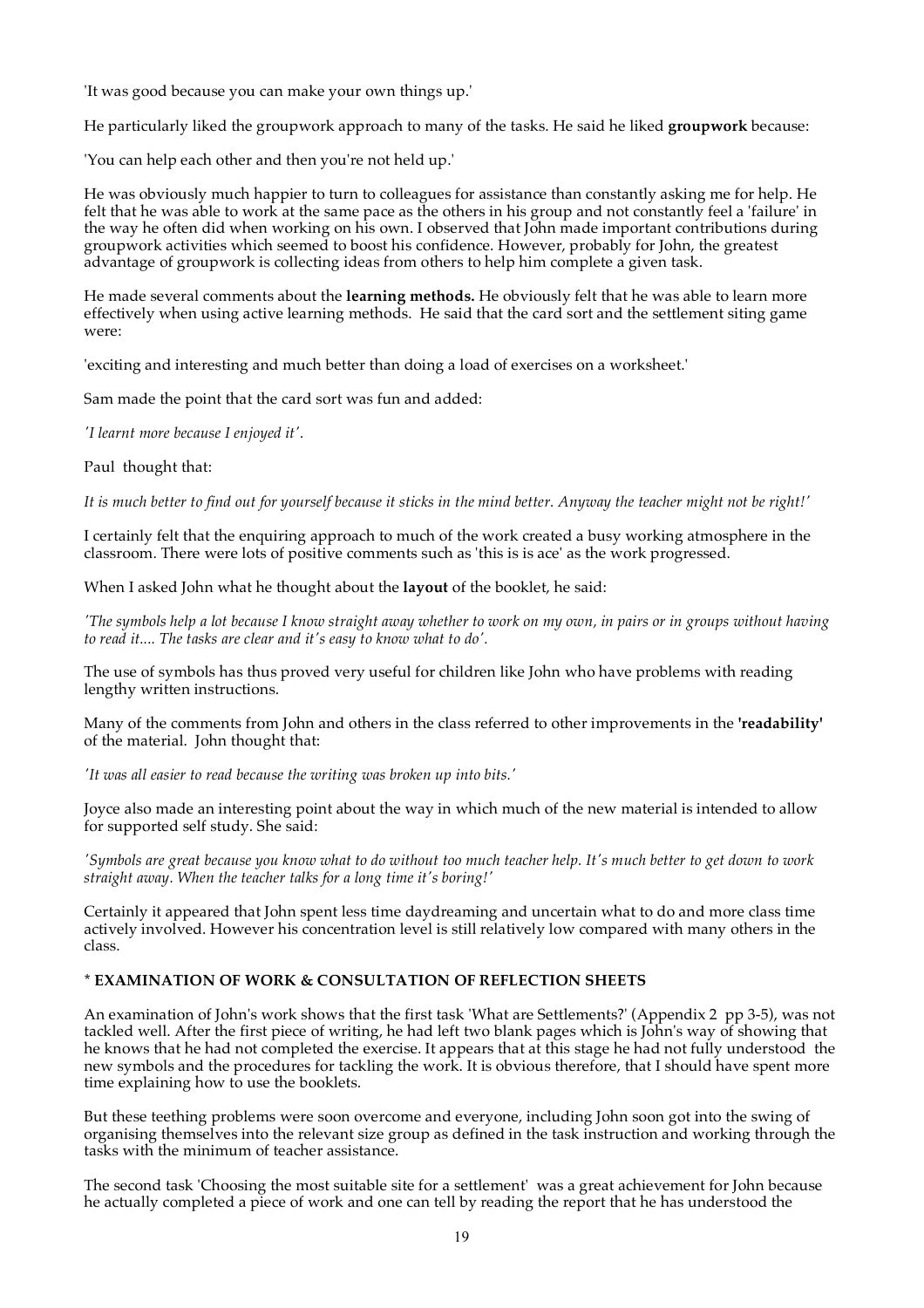concept that the site chosen for a settlement is influenced by certain factors e.g. proximity to water. (Appendix 2 pp 8-9). The last time that he attempted to write a report was in the Mark Pullen ,use of evidence exercise where he only managed to write the heading! He wrote on his reflection sheet:

'I enjoyed the Saxon game. There was a lot of thinking and not too much difficult writing. Working in groups helped. Using the grid to find out the best site was good because you had to use numbers rather than writing.

It would be presumptuous to claim that John's ability to understand the concepts in this exercise was simply due to the redesigning of the learning materials. However, when I asked him why he was able to write a concluding report in this settlement exercise and not in the Mark Pullen exercise, he said:

'It was because there wasn't too much reading which was confusing before, the tasks were clear and it was more like a *game - it was fun.'*

Perhaps therefore, use of D.A.R.T.S techniques to break up lengthy texts, a clear organisation of tasks and use of child-centred learning methods all help to overcome the conceptual problems experienced by some pupils.

The next exercise (classification of settlements) (Appendix 2 pp 13-17), showed further improvements in John's work. He completed the task; it was accurately done; presentation was much better; there were only four spelling errors. He told me that having 'hard' words explained in the word bank helped him a lot with his spelling problem. He used words like 'classification' and 'amenity' in the correct context and he spelt them correctly. He commented that the card sort (used as a method of classifying the settlements) was:

#### 'interesting because it was different and I hadn't done that before. It was like a game, but you learnt at the same time.'

The final exercise in the 'classification of settlements' section was an 'understanding check', a close text exercise which precised all the concepts introduced in this module. (Appendix  $2 \frac{p}{21}$ ). John was able to complete the task since he simply filled in the blanks with words chosen from the word bank. He gained 9/17 marks which was a reasonable achievement and at least showed a certain level of understanding for a boy who in the first module struggled to understand even the basic concepts. The use of the close technique proved to be a successful way of differentiating the understanding check task. I simply suggested that those in the class who knew that they were slow writers could write on the sheet and stick that in their books, and that the rest could write it all out. In this way everyone was able to complete the task and the slow writers could concentrate on the task in hand rather than laboriously copying out the whole text.

The penultimate piece of work in his book on 'building types' was also satisfactorily completed in that he was able to match pictures of buildings with their building period. (Appendix 2 pp 18-19). However, this exercise also involved field-sketching in Wootton Bassett and John found this skill quite difficult to achieve and the finished sketches were inaccurate, incomplete and ultimately lost. I believe that John and some others in the class produced unsatisfactory work on that particular task for two reasons. Firstly, field-sketching is a skill that needs teaching and I think that to accurately sketch a house and also annotate those features which are indicative of a certain building period demands some 'practice' sketching. Wootton Bassett High Street isn't a very satisfactory location for teaching such skills to 25 pupils!

The last task was an 'on your own' excercise and was poorly tackled. It was a series of data response questions which was intended as extension work for the higher attaining pupils. John realised it was beyond his capabilities after question four and simply stopped mid-question.

#### **\* TEST & EXERCISE MARKS**

Marks received for the various tasks are also a reflection of achievement and effort. John's exercise marks improved in this module, both for attainment and for effort. In the previous module, his marks were 3C, 4B, 4B, 4B, 4C. (See appendix 3 for explanation of marking scheme). His marks for the tasks in the differentiated work have been 3B, 2A, 3B.

His end of module test mark also improved from 27% for 'Home, School and Beyond' to 54% for 'Settlement'. The 'Settlements test' had been designed so that all pupils should be able to attempt all questions and two of the questions were marked according to 4 levels of response. By differentiating the text in this way I felt that we were able to test their knowledge and understanding, rather than test what they didn't know. (Appendix 2 pp 23-26)

In the S.E.C. Working Paper 1 Differentiated Assessment in G.C.S.E pages 4 - 5, it is pointed out that:

'For the lowest grade candidates, the answering of structured questions should

a) be a worthwhile experience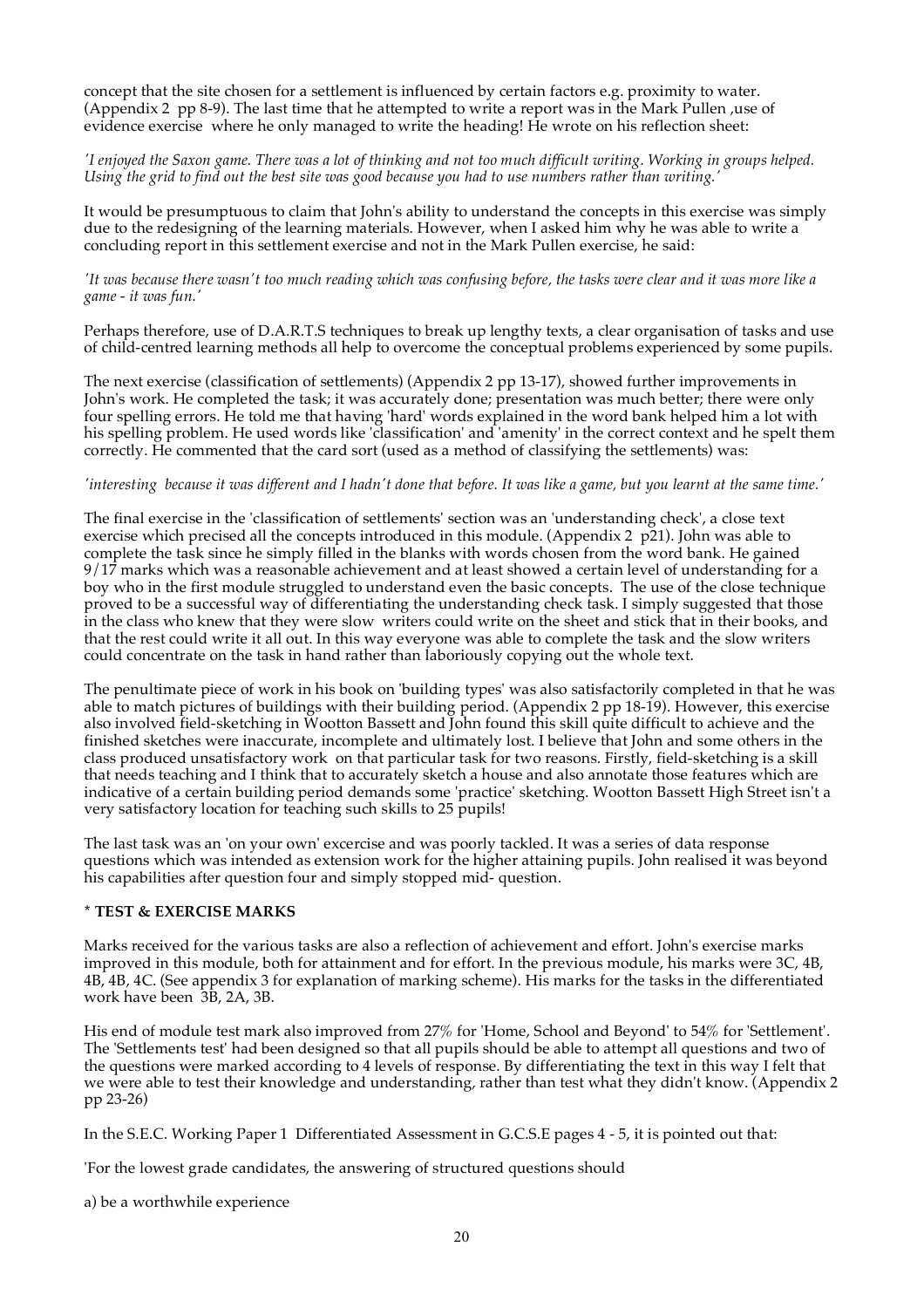b) allow the whole question to be answered

c) engage such candidates for the duration of the examination

d) allow a cohesive set of ideas and other skills to be demonstrated.'

I believe that the redesigned test goes a long way towards satisfying these requirements and certainly for John, it certainly was a worthwhile experience doing the test **and** receiving the mark. In order to establish whether or not his test mark represented an improvement in real terms, I worked out the average mark and John's position in class:

|                  | Mark's mark | Class mean | No. sitting Class |    |  |
|------------------|-------------|------------|-------------------|----|--|
|                  | $\%$        | mark $\%$  | the test position |    |  |
| Module 1         | 27          | 59.8       | 19                | 19 |  |
| Module 2         | -54         | 66.1       | 21                | 16 |  |
| (differentiated) |             |            |                   |    |  |

This shows that even allowing for an increase in the average mark in module 2, John's mark did increase in real terms by a considerable amount and his sense of achievement was even greater when he realised that for the first time since starting at Wootton Bassett School, he hadn't received the lowest marks in a test.

## **\* EVALUATION OF THE CLASS REFLECTION SHEETS**

Because of the magnitude of the task, the evaluation of the new learning materials has almost totally focused on John's work, comments and reflection sheet views. However, I tried at all times to observe the appropriateness of the work for all my students at all levels of ability. The reflection sheets gave me a good insight into their views on the material that had been produced. By using 'closed' questions, I was able to classify their opinions numerically and tabulate the results. This allowed me to compare what the they thought about the tasks in the two modules in terms of effort, interest, presentation and difficulty. The results are shown in appendix 4.

## **1. Difficulty of task (Table 1):**

It is quite clear that an unsatisfactorily high percentage (38% in task 1 and 45% in task 2) thought that the tasks in the undifferentiated module 1 were difficult. However, in the differentiated Settlements module, only 16% in task 1 and 5% in task 2, thought they were difficult. This would suggest that the activities in the new material can be successfully completed by the majority of the class. It is very important that all pupils are allowed to achieve success and this can't be realised if the tasks are too difficult.

#### **2. Interest in task (Table 2)**

The results in this section were very pleasing, since they showed that a very large majority of the class thought that the activities in Module 2 were either interesting or very interesting. In fact, everyone in 'the Settlement Game' gave a positive response. They were very definitely negative in their attitudes to two of the tasks in Module 1 ('the plan of the classroom' and the 'Avebury follow-up'). However, interestingly, 95% thought that 'the Mark Pullen' exercise was either interesting or very interesting and yet many had thought that it was 'difficult'. So, the students are making it quite clear that the easy tasks are not necessarily the most interesting. The intention is to learn from this discovery and use a similar 'use of evidence' activity in the next differentiated module on 'Romans', but attempt to overcome the 'difficulty' problem through the use of D.A.R.T.S. techniques when using long pieces of text.

#### **3. Effort put into task (Table 3)**

The results show that the students felt that they had put slightly more effort into Module 2 than Module 1, although again the Mark Pullen exercise (Module 1) evoked a strong positive response.

#### **4. Presentation of work (Table 4)**

There are no significant differences between their opinions on presentation in Modules 1 and 2., although fewer thought that the presentation of their work was poor in the Module 2 tasks.

#### **CONCLUSIONS**

The redesigning and differentiating of the learning materials in the 'settlement' module appears to have evoked a fairly positive response from the year 7 students who have used it and from the other teachers who have delivered it for six weeks. Has it improved the learning of lower attaining pupils? I believe that the evidence shows that learning during the module was worthwhile and satisfying. However, there are areas where improvements can be made: